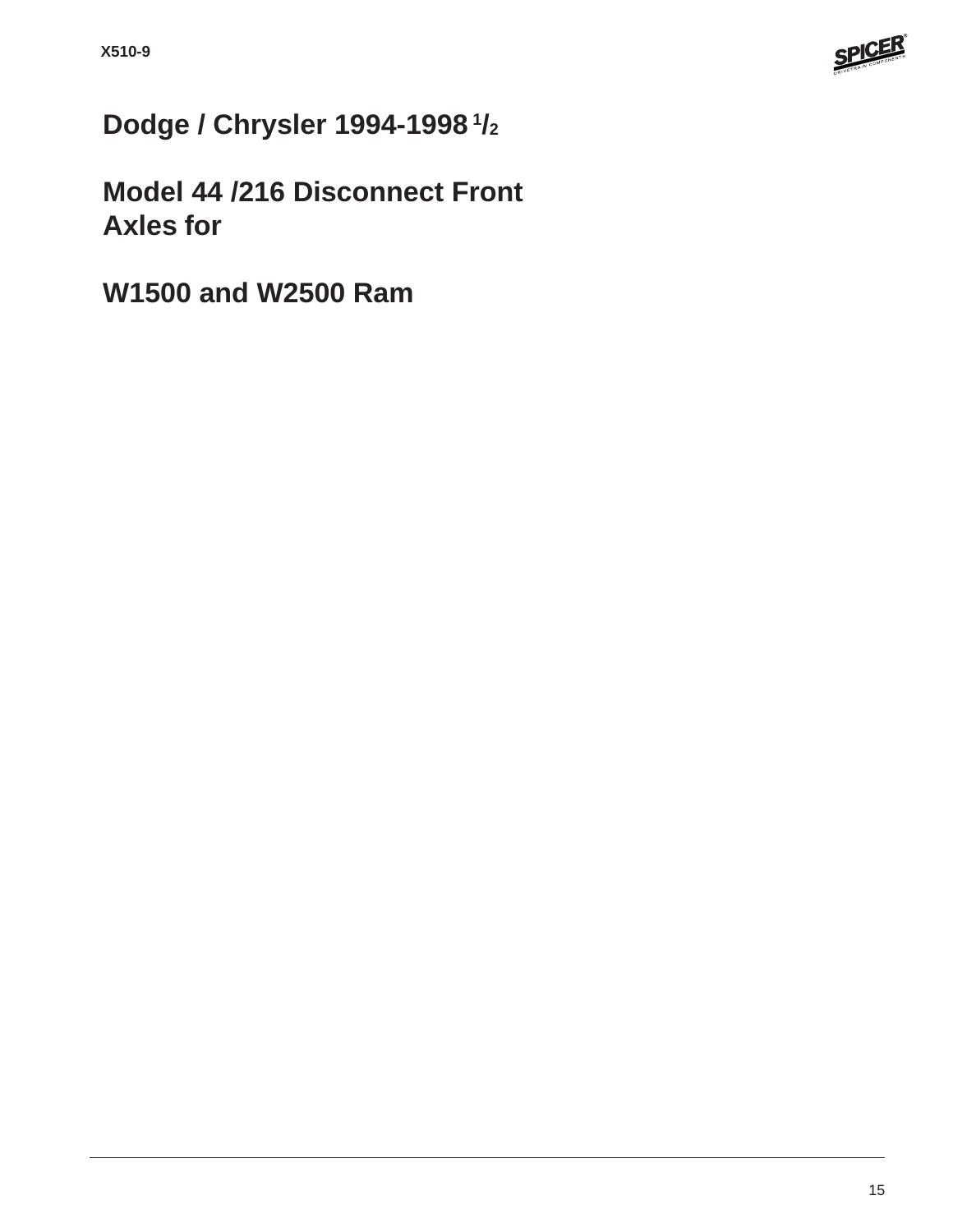

## **Exploded View Dodge Model 44 /216 Disconnect Front-Ram**

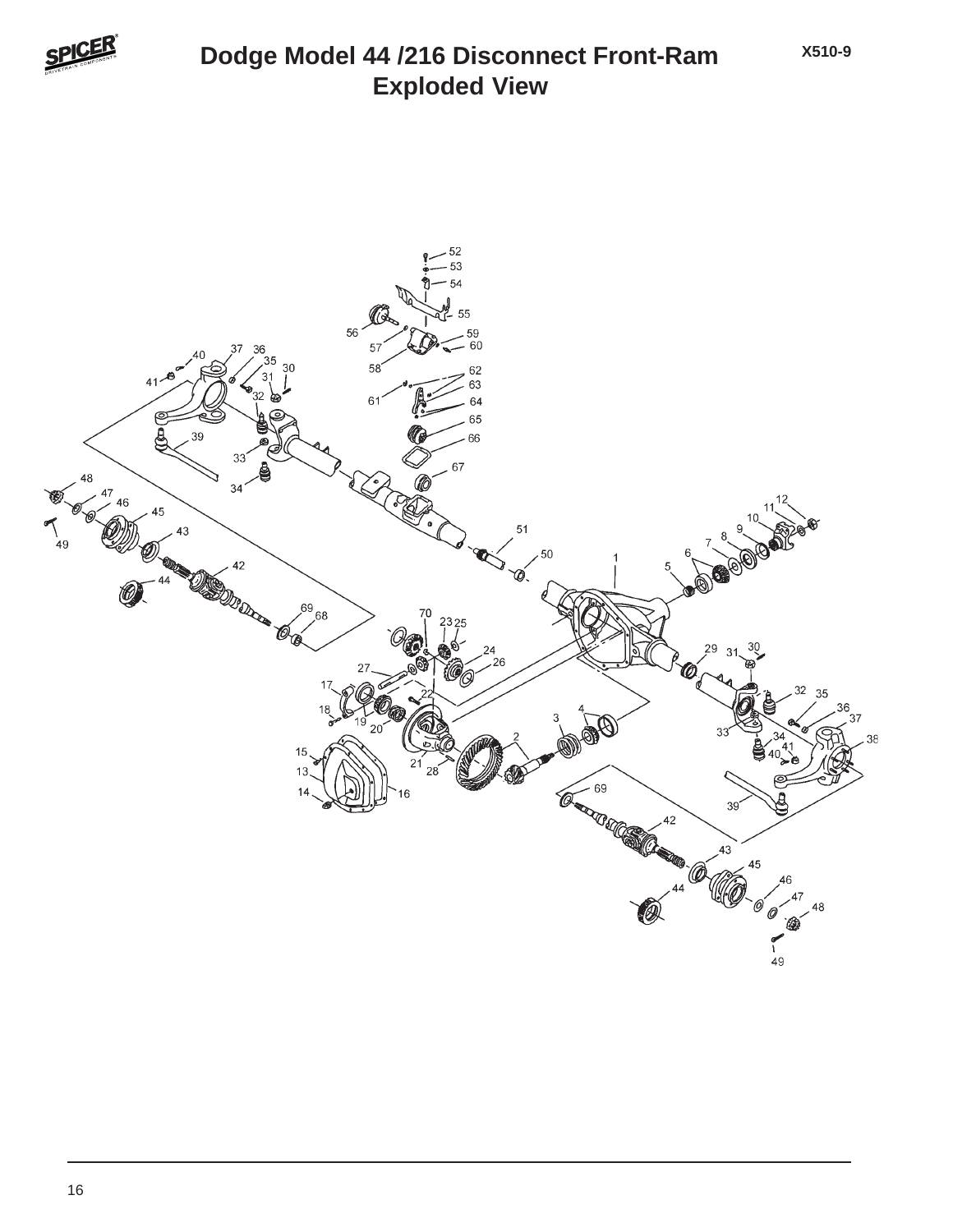### **Parts Listing Dodge Model 44 /216 Disconnect Front-Ram**



| <b>ITEM</b><br>NO. | <b>PART</b><br><b>NUMBER</b> | <b>DESCRIPTION</b>                   | <b>ITEM</b><br>NO. | <b>PART</b><br><b>NUMBER</b> | <b>DESCRIPTION</b>                       |
|--------------------|------------------------------|--------------------------------------|--------------------|------------------------------|------------------------------------------|
| 1                  | $-^{(3)}$                    | Housing - Axle Service               | 37                 | $-^{(3)}$                    | Knuckle (RH)                             |
| 2                  | $-$ (1)                      | Drive Pinion & Gear Assembly         |                    | $-^{(3)}$                    | Knuckle (LH)                             |
| 3                  | 701112X                      | PKG - Inner Pinion Shim              | 38                 | 44993-1                      | Bolt - Knuckle (if required)             |
| 4                  | 706015X                      | KIT - Inner Pinion Bearing           | 39                 | $-$ (5)                      | Tie Rod Assembly                         |
| 5                  | 44896                        | Collapsible Spacer                   | 40                 | $-$ (5)                      | <b>Cotter Pin</b>                        |
| 6                  | 706030X                      | KIT - Outer Pinion Bearing           | 41                 | $- (5)$                      | Nut - Slotted                            |
| 7                  | 13575                        | Slinger - Outer Pinion Bearing       | 42                 | $-$ (1)                      | Shaft & Joint Assembly                   |
| 8                  | 44895                        | Seal - Pinion Oil                    | 43                 | $-^{(2)}$                    | Slinger                                  |
| 9                  | 232549                       | Seal - End Yoke                      |                    | $- (2)$                      | Shaft & Slinger Assembly                 |
| 10                 | $2 - 4 - 7651 - 1X$          | End Yoke Assembly (inc 9)            | 44                 | $- (2)$                      | Shaft & Tone Ring Assy (ABS)             |
| 11                 | 30186                        | Washer - Pinion Nut                  | 45                 | $-^{(3)}$                    | Hub Assembly                             |
| 12                 | 30185                        | <b>Pinion Nut</b>                    | 46                 | $-$ (2)                      | Spacer - Flat                            |
|                    | 707192X                      | KIT - Carrier Cover (inc 13, 14, 15) | 47                 | $-^{(2)}$                    | Washer - Flat                            |
| 13                 | $- (4)$                      | <b>Carrier Cover</b>                 | 48                 | 46085                        | <b>Slotted Nut</b>                       |
| 14                 | 36472                        | Plug - Carrier Cover                 | 49                 | 500025-10                    | Cotter Pin                               |
| 15                 | 34279                        | Bolt - Carrier Cover (qty 10)        | 50                 | 50429 (6)                    | Bushing - Synthetic                      |
| 16                 | 38615                        | <b>RTV Silicone Sealant</b>          | 51                 | 45770                        | <b>Output Shaft</b>                      |
| 17                 | $-^{(3)}$                    | <b>Differential Bearing Cap</b>      |                    | 75265X                       | KIT - Front Axle Shaft (inc 51, 68)      |
| 18                 | 48632-1                      | Bolt - Differential Bearing Cap      | 52                 | 500396-10                    | Bolt - Disconnect Assembly               |
| 19                 | 706032X                      | KIT - Differential Bearing           | 53                 | 500357-9                     | Lockwasher                               |
| 20                 | 706086X                      | PKG - Differential Bearing Shim      | 54                 | $-^{(3)}$                    | <b>Brake Line Clip</b>                   |
| 21                 | $-$ (1)                      | Case - Differential                  | 55                 | 43424                        | <b>Protection Shield</b>                 |
| 22                 | 41221                        | Bolt - Drive Gear (qty 10)           |                    | $- (3)$                      | Cover & Motor Assembly                   |
| 23                 | $- (2)$                      | Pinion - Differential                |                    |                              | (inc 56, 57, 58, 59, 60, 61, 62, 63, 64) |
| 24                 | $-$ (2)                      | Gear - Differential                  | 56                 | $-$ (4)                      | Motor Assembly                           |
| 25                 | 13338-3                      | Thrustwasher - Differential Pinion   | 57                 | $-$ (4)                      | O-Ring                                   |
| 26                 | $-$ (2)                      | Thrustwasher - Differential Gear     | 58                 | $- (4)$                      | Cover - Housing                          |
| 27                 | 39194                        | Shaft - Differential                 | 59                 | $-$ (4)                      | O-Ring                                   |
| 28                 | 13449                        | Lock - Differential Shaft            | 60                 | $-$ (4)                      | Switch Assembly                          |
| 29                 | 620216                       | Seal - Tube (left side)              | 61                 | $-$ (4)                      | Snap Ring                                |
|                    | 707315X                      | KIT - Socket Assembly                | 62                 | $-$ (4)                      | Snap Ring                                |
|                    |                              | (inc items 30, 31, 32, 33, 34)       | 63                 | $-$ (4)                      | <b>Shift Fork</b>                        |
| 30                 | 500024-6                     | <b>Cotter Pin</b>                    | 64                 | $- (4)$                      | Clip                                     |
| 31                 | 40584                        | Nut - Slotted                        | 65                 | 46401                        | <b>Clutch Collar</b>                     |
| 32                 | 40916                        | <b>Upper Socket</b>                  | 66                 | 41494                        | Gasket                                   |
| 33                 | 35566                        | Lock Nut                             | 67                 | 43154                        | Seal - Tube (right side)                 |
| 34                 | 40113                        | Socket Assembly - Lower              | 68                 | 43337                        | <b>Bushing</b>                           |
| 35                 | $-^{(2)}$                    | <b>Stop Screw</b>                    | 69                 | $- (2)$                      | Oil Seal                                 |
| 36                 | $-^{(2)}$                    | Jam Nut                              | 70                 | 42570                        | Snap Ring - Output Shaft (if required)   |
|                    |                              |                                      |                    |                              |                                          |

- (1) See "Bill of Material Table" on next page
- (2) See "Variable Parts Table" within this section
- (3) Contact Vehicle Manufacturer
- (4) Not Sold Separately
- (5) See Spicer Chassis Catalog for part number and additional steering parts

(6) Bearing Assembly 566008 was used in older models and is still available for service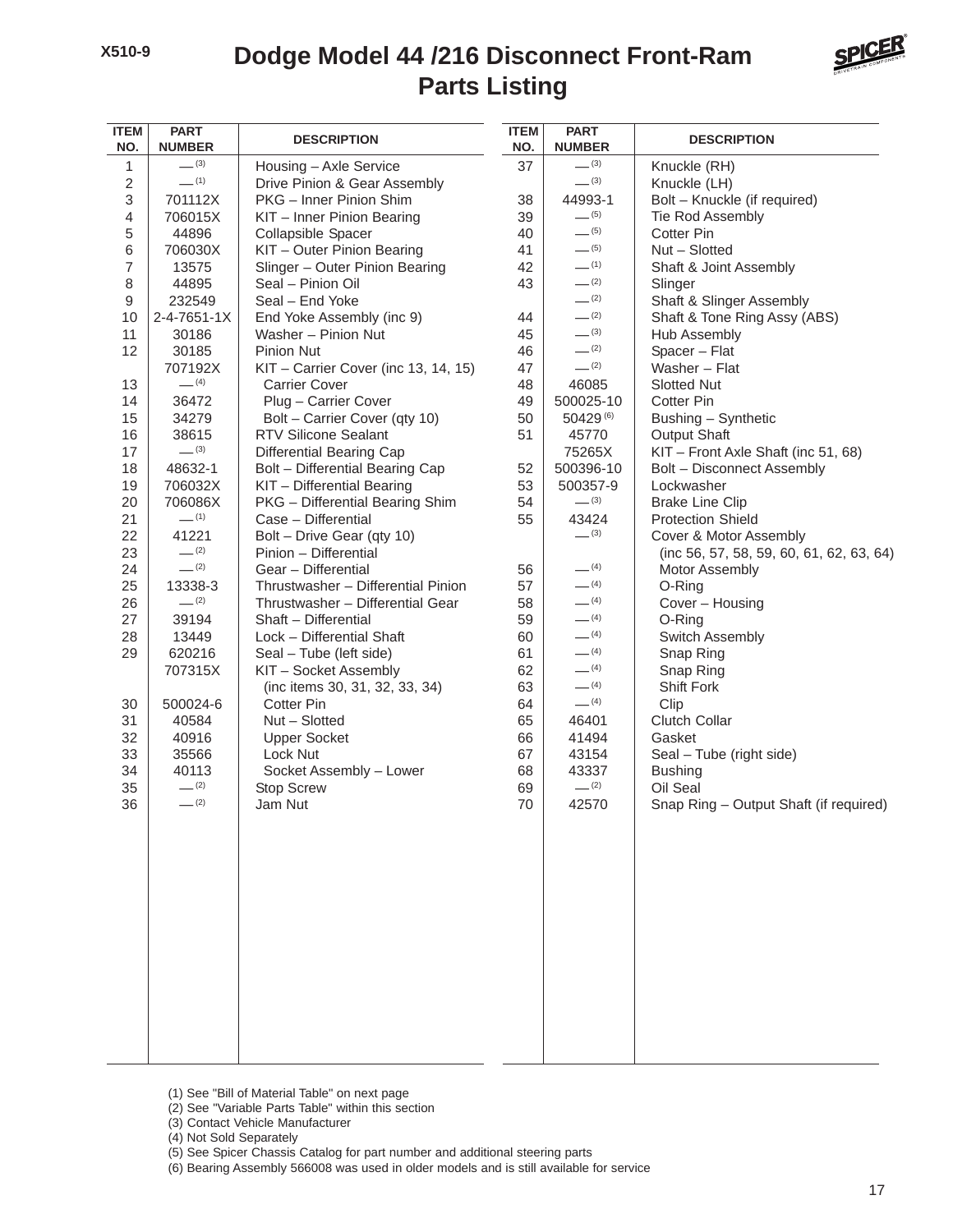

#### **Bill of Material Table Dodge Model 44 /216 Disconnect Front-Ram**

| Axle              |             | <b>Axle Kits</b> |                           |                               |                     | Shaft & Joint Assy.    |                   |                  |
|-------------------|-------------|------------------|---------------------------|-------------------------------|---------------------|------------------------|-------------------|------------------|
| <b>Bill of</b>    | Diff.       |                  | Ring Gear &               |                               | <b>Differential</b> |                        | <b>Right Hand</b> | <b>Left Hand</b> |
| <b>Material</b>   | <b>Type</b> | Ratio            | Pinion Kit <sup>(7)</sup> | Case Assy. Kit <sup>(8)</sup> | <b>Case Kit</b>     | <b>Inner Parts Kit</b> | Shaft Assy.       | Shaft Assy.      |
| 1994-94 1/2 W1500 |             |                  |                           |                               |                     |                        |                   |                  |
| 610422-1          | Standard    | 3.54             | 707338-1X                 | 707021X                       | 706024X             | 707025X                | 76812-1X          | 76813-1X         |
| 610422-2          | Standard    | 3.92             | 707338-2X                 | 707022X                       | 706025X             | 707025X                | 76812-1X          | 76813-1X         |
| 610424-1          | Standard    | 3.54             | 707338-1X                 | 707021X                       | 706024X             | 707025X                | 74759-1X          | 74760-1X         |
| 610424-2          | Standard    | 3.92             | 707338-2X                 | 707022X                       | 706025X             | 707025X                | 74759-1X          | 74760-1X         |
| 1994-94 1/2 W2500 |             |                  |                           |                               |                     |                        |                   |                  |
| 610423-1          | Standard    | 3.92             | 707338-2X                 | 707022X                       | 706025X             | 707025X                | 76812-1X          | 76813-1X         |
| 610423-2          | Standard    | 4.09             | 707338-3X                 | 707022X                       | 706025X             | 707025X                | 76812-1X          | 76813-1X         |
| 610423-4          | Standard    | 3.54             | 707338-1X                 | 707021X                       | 706024X             | 707025X                | 76812-1X          | 76813-1X         |
| 610425-1          | Standard    | 3.92             | 707338-2X                 | 707022X                       | 706025X             | 707025X                | 74759-1X          | 74760-1X         |
| 610425-2          | Standard    | 4.09             | 707338-3X                 | 707022X                       | 706025X             | 707025X                | 74759-1X          | 74760-1X         |
| 610425-4          | Standard    | 3.54             | 707338-1X                 | 707021X                       | 706024X             | 707025X                | 74759-1X          | 74760-1X         |
| 1995 W1500        |             |                  |                           |                               |                     |                        |                   |                  |
| 610514-1          | Standard    | 3.54             | 707338-1X                 | 707021-1X                     | 706024X             | 707025-1X              | 74759-1X          | 74760-1X         |
| 610514-2          | Standard    | 3.92             | 707338-2X                 | 707022-1X                     | 706025X             | 707025-1X              | 74759-1X          | 74760-1X         |
| 1995 W2500        |             |                  |                           |                               |                     |                        |                   |                  |
| 610515-1          | Standard    | 3.54             | 707338-1X                 | 707021-1X                     | 706024X             | 707025-1X              | 74759-1X          | 74760-1X         |
| 610515-2          | Standard    | 3.92             | 707338-2X                 | 707022-1X                     | 706025X             | 707025-1X              | 74759-1X          | 74760-1X         |
| 610515-3          | Standard    | 4.09             | 707338-3X                 | 707022-1X                     | 706025X             | 707025-1X              | 74759-1X          | 74760-1X         |
| 1995-95 1/2 W1500 |             |                  |                           |                               |                     |                        |                   |                  |
| 610537-1          | Standard    | 3.54             | 707338-1X                 | 707021-1X                     | 706024X             | 707025-1X              | 74759-1X          | 74760-1X         |
| 610537-2          | Standard    | 3.92             | 707338-2X                 | 707022-1X                     | 706025X             | 707025-1X              | 74759-1X          | 74760-1X         |
| 1995-95 1/2 W2500 |             |                  |                           |                               |                     |                        |                   |                  |
| 610538-1          | Standard    | 3.54             | 707338-1X                 | 707021-1X                     | 706024X             | 707025-1X              | 74759-1X          | 74760-1X         |
| 610538-2          | Standard    | 3.92             | 707338-2X                 | 707022-1X                     | 706025X             | 707025-1X              | 74759-1X          | 74760-1X         |
| 610538-3          | Standard    | 4.09             | 707338-3X                 | 707022-1X                     | 706025X             | 707025-1X              | 74759-1X          | 74760-1X         |
| 1995-96 1/2 W1500 |             |                  |                           |                               |                     |                        |                   |                  |
| 610512-1          | Standard    | 3.54             | 707338-1X                 | 707021-1X                     | 706024X             | 707025-1X              | 76812-1X          | 76813-1X         |
| 610512-2          | Standard    | 3.92             | 707338-2X                 | 707022-1X                     | 706025X             | 707025-1X              | 76812-1X          | 76813-1X         |
| 1995-96 1/2 W2500 |             |                  |                           |                               |                     |                        |                   |                  |
| 610513-1          | Standard    | 3.54             | 707338-1X                 | 707021-1X                     | 706024X             | 707025-1X              | 76812-1X          | 76813-1X         |
| 610513-2          | Standard    | 3.92             | 707338-2X                 | 707022-1X                     | 706025X             | 707025-1X              | 76812-1X          | 76813-1X         |
| 610513-3          | Standard    | 4.09             | 707338-3X                 | 707022-1X                     | 706025X             | 707025-1X              | 76812-1X          | 76813-1X         |
| 1996 W1500        |             |                  |                           |                               |                     |                        |                   |                  |
| 610602-1          | Standard    | 3.54             | 707338-1X                 | 707021-1X                     | 706024X             | 707025-1X              | 74759-1X          | 74760-1X         |
| 610602-2          | Standard    | 3.92             | 707338-2X                 | 707022-1X                     | 706025X             | 707025-1X              | 74759-1X          | 74760-1X         |
| 610612-1          | Standard    | 3.54             | 707338-1X                 | 707021-1X                     | 706024X             | 707025-1X              | 76812-1X          | 76813-1X         |
| 610612-2          | Standard    | 3.92             | 707338-2X                 | 707022-1X                     | 706025X             | 707025-1X              | 76812-1X          | 76813-1X         |
| 1996 W2500        |             |                  |                           |                               |                     |                        |                   |                  |
| 610603-1          | Standard    | 3.54             | 707338-1X                 | 707021-1X                     | 706024X             | 707025-1X              | 74759-1X          | 74760-1X         |
| 610603-2          | Standard    | 3.92             | 707338-2X                 | 707022-1X                     | 706025X             | 707025-1X              | 74759-1X          | 74760-1X         |
| 610603-3          | Standard    | 4.09             | 707338-3X                 | 707022-1X                     | 706025X             | 707025-1X              | 74759-1X          | 74760-1X         |
| 610613-1          | Standard    | 3.54             | 707338-1X                 | 707021-1X                     | 706024X             | 707025-1X              | 76812-1X          | 76813-1X         |
| 610613-2          | Standard    | 3.92             | 707338-2X                 | 707022-1X                     | 706025X             | 707025-1X              | 76812-1X          | 76813-1X         |
| 610613-3          | Standard    | 4.09             | 707338-3X                 | 707022-1X                     | 706025X             | 707025-1X              | 76812-1X          | 76813-1X         |
|                   |             |                  |                           |                               |                     |                        |                   |                  |
|                   |             |                  |                           |                               |                     |                        |                   |                  |

(7) See Ring Gear & Pinion Kits in XGI Catalog for ratio & tooth combinations.

See Differential Case Assy Kits in XGI Catalog for spline data & ratios.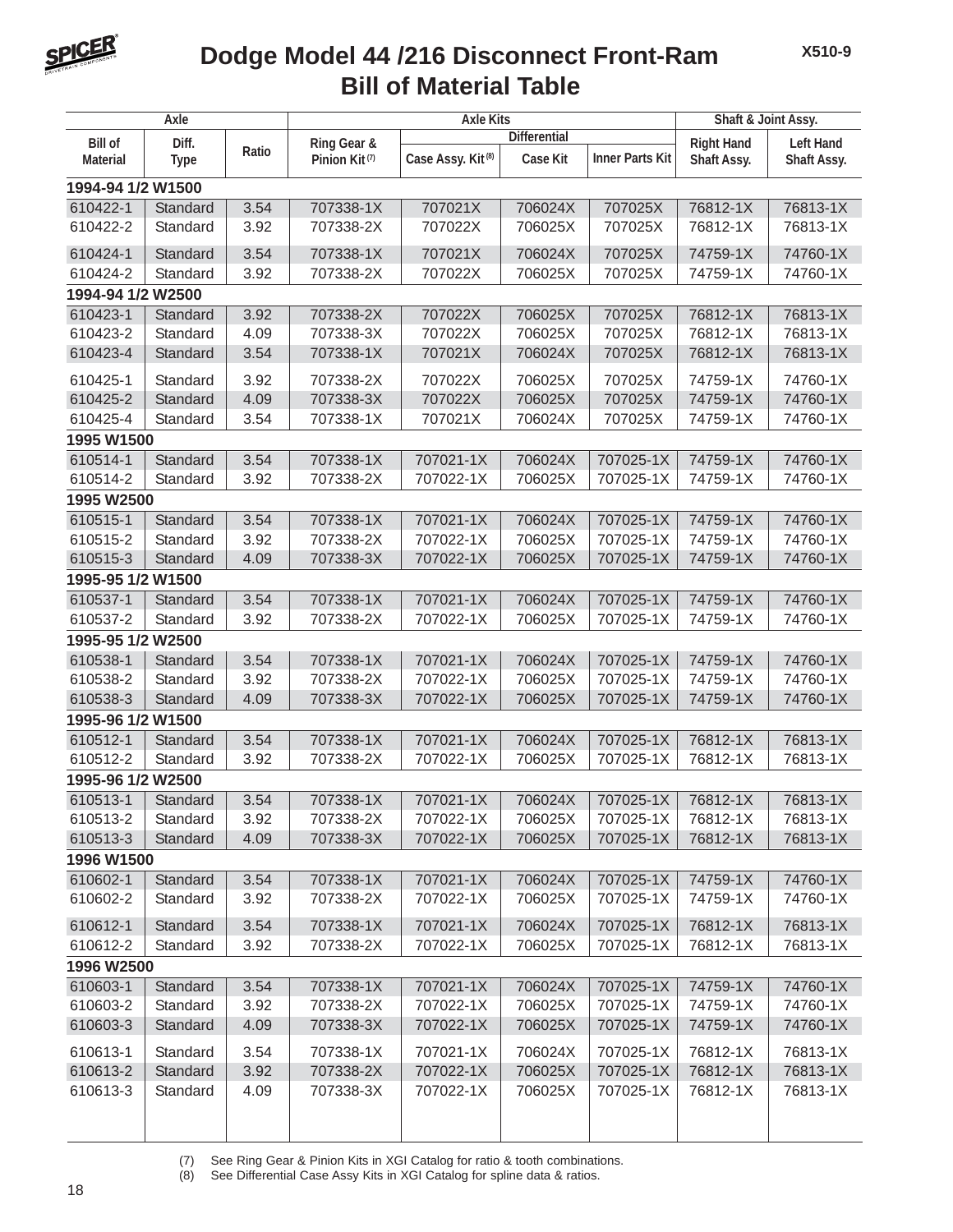#### **Bill of Material Table Dodge Model 44 /216 Disconnect Front-Ram**



| Axle                    |                                                   | <b>Axle Kits</b> |                               |                 |                        | Shaft & Joint Assy. |                  |          |
|-------------------------|---------------------------------------------------|------------------|-------------------------------|-----------------|------------------------|---------------------|------------------|----------|
| Diff.<br><b>Bill of</b> |                                                   | Ring Gear &      | <b>Differential</b>           |                 |                        | <b>Right Hand</b>   | <b>Left Hand</b> |          |
| <b>Material</b>         | Ratio<br>Pinion Kit <sup>(7)</sup><br><b>Type</b> |                  | Case Assy. Kit <sup>(8)</sup> | <b>Case Kit</b> | <b>Inner Parts Kit</b> | <b>Shaft Assy.</b>  | Shaft Assy.      |          |
| 1996 1/2 W1500          |                                                   |                  |                               |                 |                        |                     |                  |          |
| 610614-1                | Standard                                          | 3.54             | 707338-1X                     | 707021-1X       | 706024X                | 707025-1X           | 74759-1X         | 74760-1X |
| 610614-2                | Standard                                          | 3.92             | 707338-2X                     | 707022-1X       | 706025X                | 707025-1X           | 74759-1X         | 74760-1X |
| 1996 1/2 W2500          |                                                   |                  |                               |                 |                        |                     |                  |          |
| 610615-1                | Standard                                          | 3.54             | 707338-1X                     | 707021-1X       | 706024X                | 707025-1X           | 74759-1X         | 74760-1X |
| 610615-2                | Standard                                          | 3.92             | 707338-2X                     | 707022-1X       | 706025X                | 707025-1X           | 74759-1X         | 74760-1X |
| 610615-3                | Standard                                          | 4.09             | 707338-3X                     | 707022-1X       | 706025X                | 707025-1X           | 74759-1X         | 74760-1X |
| 1997-97 1/2 W1500       |                                                   |                  |                               |                 |                        |                     |                  |          |
| 610631-1                | Standard                                          | 3.54             | 707338-1X                     | 707021-1X       | 706024X                | 707025-1X           | 76812-1X         | 76813-1X |
| 610631-2                | Standard                                          | 3.92             | 707338-2X                     | 707022-1X       | 706025X                | 707025-1X           | 76812-1X         | 76813-1X |
| 610633-1                | Standard                                          | 3.54             | 707338-1X                     | 707021-1X       | 706024X                | 707025-1X           | 74759-1X         | 74760-1X |
| 610633-2                | Standard                                          | 3.92             | 707338-2X                     | 707022-1X       | 706025X                | 707025-1X           | 74759-1X         | 74760-1X |
| 1997-97 1/2 W2500       |                                                   |                  |                               |                 |                        |                     |                  |          |
| 610632-1                | Standard                                          | 3.54             | 707338-1X                     | 707021-1X       | 706024X                | 707025-1X           | 76812-1X         | 76813-1X |
| 610632-2                | Standard                                          | 3.92             | 707338-2X                     | 707022-1X       | 706025X                | 707025-1X           | 76812-1X         | 76813-1X |
| 610632-3                | Standard                                          | 4.09             | 707338-3X                     | 707022-1X       | 706025X                | 707025-1X           | 76812-1X         | 76813-1X |
| 610634-1                | Standard                                          | 3.54             | 707338-1X                     | 707021-1X       | 706024X                | 707025-1X           | 74759-1X         | 74760-1X |
| 610634-2                | Standard                                          | 3.92             | 707338-2X                     | 707022-1X       | 706025X                | 707025-1X           | 74759-1X         | 74760-1X |
| 610634-3                | Standard                                          | 4.09             | 707338-3X                     | 707022-1X       | 706025X                | 707025-1X           | 74759-1X         | 74760-1X |
|                         | 1998 W1500                                        |                  |                               |                 |                        |                     |                  |          |
| 610814-1                | Standard                                          | 3.54             | 707338-1X                     | 707021-1X       | 706024X                | 707025-1X           | 76812-1X         | 76813-1X |
| 610814-2                | Standard                                          | 3.92             | 707338-2X                     | 707022-1X       | 706025X                | 707025-1X           | 76812-1X         | 76813-1X |
| 610815-1                | Standard                                          | 3.54             | 707338-1X                     | 707021-1X       | 706024X                | 707025-1X           | 76812-1X         | 76813-1X |
| 610815-2                | Standard                                          | 3.92             | 707338-2X                     | 707022-1X       | 706025X                | 707025-1X           | 76812-1X         | 76813-1X |
| 1998-98 1/2 W1500       |                                                   |                  |                               |                 |                        |                     |                  |          |
| 610715-1                | Standard                                          | 3.54             | 707338-1X                     | 707021-1X       | 706024X                | 707025-1X           | 76812-1X         | 76813-1X |
| 610715-2                | Standard                                          | 3.92             | 707338-2X                     | 707022-1X       | 706025X                | 707025-1X           | 76812-1X         | 76813-1X |
| 610717-1                | Standard                                          | 3.54             | 707338-1X                     | 707021-1X       | 706024X                | 707025-1X           | 76812-1X         | 76813-1X |
| 610717-2                | Standard                                          | 3.92             | 707338-2X                     | 707022-1X       | 706025X                | 707025-1X           | 76812-1X         | 76813-1X |
| 1998 1/2 W1500          |                                                   |                  |                               |                 |                        |                     |                  |          |
| 610792-1                | Standard                                          | 3.54             | 707338-1X                     | 707021-1X       | 706024X                | 707025-1X           | 76812-1X         | 76813-1X |
| 610792-2                | Standard                                          | 3.92             | 707338-2X                     | 707022-1X       | 706025X                | 707025-1X           | 76812-1X         | 76813-1X |
| 610793-1                | Standard                                          | 3.54             | 707338-1X                     | 707021-1X       | 706024X                | 707025-1X           | 76812-1X         | 76813-1X |
| 610793-2                | Standard                                          | 3.92             | 707338-2X                     | 707022-1X       | 706025X                | 707025-1X           | 76812-1X         | 76813-1X |
|                         |                                                   |                  |                               |                 |                        |                     |                  |          |
|                         |                                                   |                  |                               |                 |                        |                     |                  |          |
|                         |                                                   |                  |                               |                 |                        |                     |                  |          |
|                         |                                                   |                  |                               |                 |                        |                     |                  |          |
|                         |                                                   |                  |                               |                 |                        |                     |                  |          |
|                         |                                                   |                  |                               |                 |                        |                     |                  |          |
|                         |                                                   |                  |                               |                 |                        |                     |                  |          |
|                         |                                                   |                  |                               |                 |                        |                     |                  |          |
|                         |                                                   |                  |                               |                 |                        |                     |                  |          |
|                         |                                                   |                  |                               |                 |                        |                     |                  |          |
|                         |                                                   |                  |                               |                 |                        |                     |                  |          |
|                         |                                                   |                  |                               |                 |                        |                     |                  |          |

(7) See Ring Gear & Pinion Kits in XGI Catalog for ratio & tooth combinations.

See Differential Case Assy Kits in XGI Catalog for spline data & ratios.